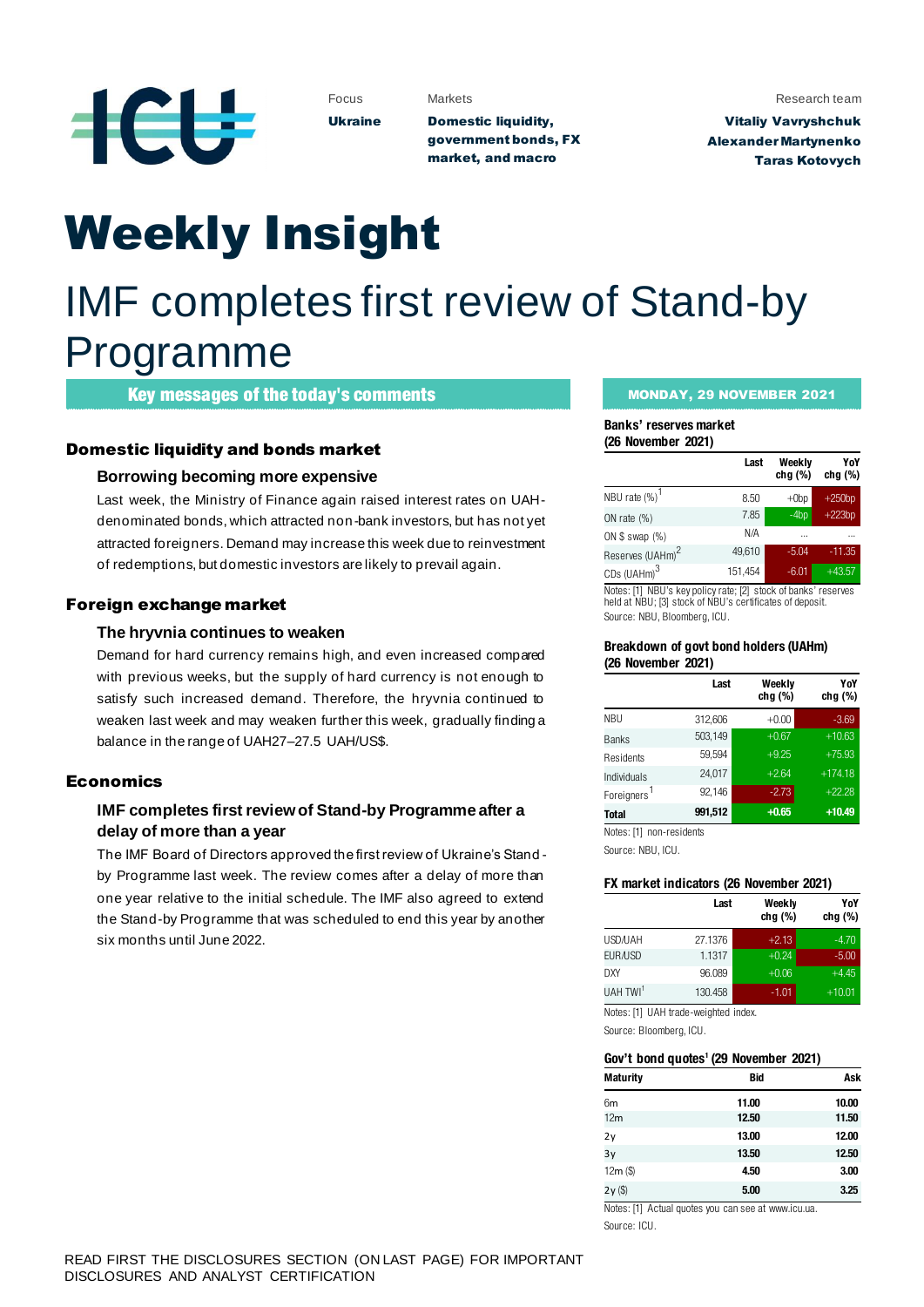## <span id="page-1-0"></span>Domestic liquidity and bonds market

#### <span id="page-1-1"></span>**Borrowing becoming more expensive**

<span id="page-1-2"></span>Last week, the Ministry of Finance again raised interest rates on UAH-denominated bonds, which attracted non-bank investors, but has not yet attracted foreigners. Demand may increase this week due to reinvestment of redemptions, but domestic investors are likely to prevail again.

The Ministry of Finance had to raise interest rates on UAH-denominated bills even to attract small amounts of money. For three-month securities, the rate was increased by 50bp to 10%, while borrowings amounted to only UAH150mn. See more details in the [auction review.](https://icu.ua/download/report/2524/ICUDebtInsight-20211124-Eng.pdf) In total, borrowings at the auction amounted to only UAH4.4bn, and most borrowings were for a period of 203 days, most likely bought by non -bank investors whose portfolios by the end of Wednesday - the day of settlement - increased by UAH3.4bn, a volume that is almost identical to the placement of semi-annual bills.

*ICU view: This week, there is a redemption of bills sold by MoF last year, which were bought mainly by domestic investors. Therefore, we do not expect that this redemption will accelerate foreigners' fund withdrawals, although we do not expect large new investments from them at the moment due to the difficult security situation in the country. The Ministry of Finance plans to place six-year notes, which are attractive mainly to foreigners. But domestic investors can become more active and reinvest funds at even higher rates.*

proceeds (in billions) and yields-to-maturity (%)  $\Omega$  $\overline{2}$ 4 6 8 10 12 14 28-Nov-18 0 5 10 15 20 25 28-Nov-18 28-Oct-19 28-Sep-20 28-Aug-21  $(0)$ ■Volume (IIAHbn, right scale) ■ 1 year ■ 2 years ■ 3 years

Three-year history of domestic government bond placements at primary market:

Chart 1. Local-currency bonds

*Taras Kotovych, Kyiv, (044) 377-7040 ext.724*

Fair value of domestic government bonds as calculated by NBU versus placements via primary market auctions



Source: Ministry of Finance of Ukraine, ICU. Source: National Bank of Ukraine, Ministry of Finance of Ukraine, ICU.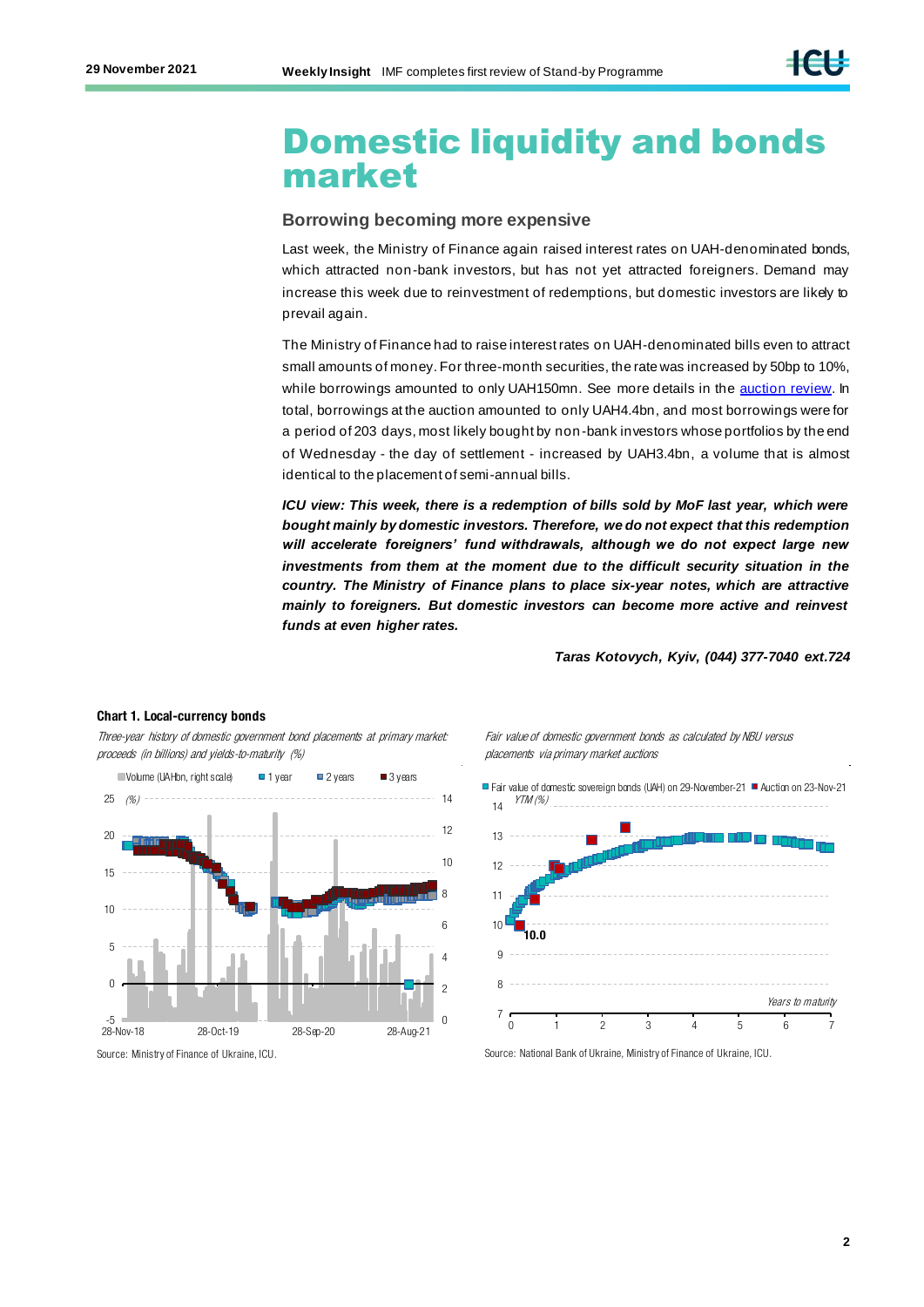#### Chart 2. FX-denominated bonds

Three-year history of domestic government bond placements at primary market: proceeds (in billions) and yields-to-maturity (%)







# <span id="page-2-0"></span>Foreign exchange market

#### <span id="page-2-1"></span>**The hryvnia continues to weaken**

<span id="page-2-2"></span>Demand for hard currency remains high, and even increased compared with previous weeks, but the supply of hard currency is not enough to satisfy such increased demand. Therefore, the hryvnia continued to weaken last week and may weaken further this week, gradually finding a balance in the range of UAH27–27.5 UAH/US\$.

The difficult security situation at the country's borders has led to an increase in demand for hard currency from both foreigners and residents. And such demand was not matched by adequate supply, because despite the payment of quarterly and monthly taxes, residents reduced the sale of hard currency, in anticipation of better conditions. In addition, UAH11.7bn of VAT refunds were paid from the budget in a week, including UAH7.6bn on Friday.

On Tuesday and Wednesday, the balance of banks' clients' transactions was on the demand side, as they bought more than they sold by US\$140-160mn per day, forcing the NBU to intervene in the market and satisfy excessive demand. About US\$300mn was sold in the first three days of last week, and another US\$330mn on Friday. This is the largest intervention since the COVID-19 pandemic started in March, 2020.

Due to this, the hryvnia exchange rate has been gradually weakening since mid -November, and at the end of last week, it crossed the level of UAH27/US\$, ending the week at UAH27.14/US\$, for a loss of 2.13%.

*ICU view: We expect that the unstable situation in the FX market will continue, but thanks to the NBU's interventions and the gradual resumption of hard currency sales by exporters, the market should be balanced this week in the range of UAH27– 27.5/US\$. Offering a six-year note should help to stabilize the market, as they may attract foreigners due to the weaker hryvnia and higher interest rates than before. We can see a gradual depletion of excess demand, although imports, especially energy, may need even more hard currency.*

*Taras Kotovych, Kyiv, (044) 377-7040 ext.724*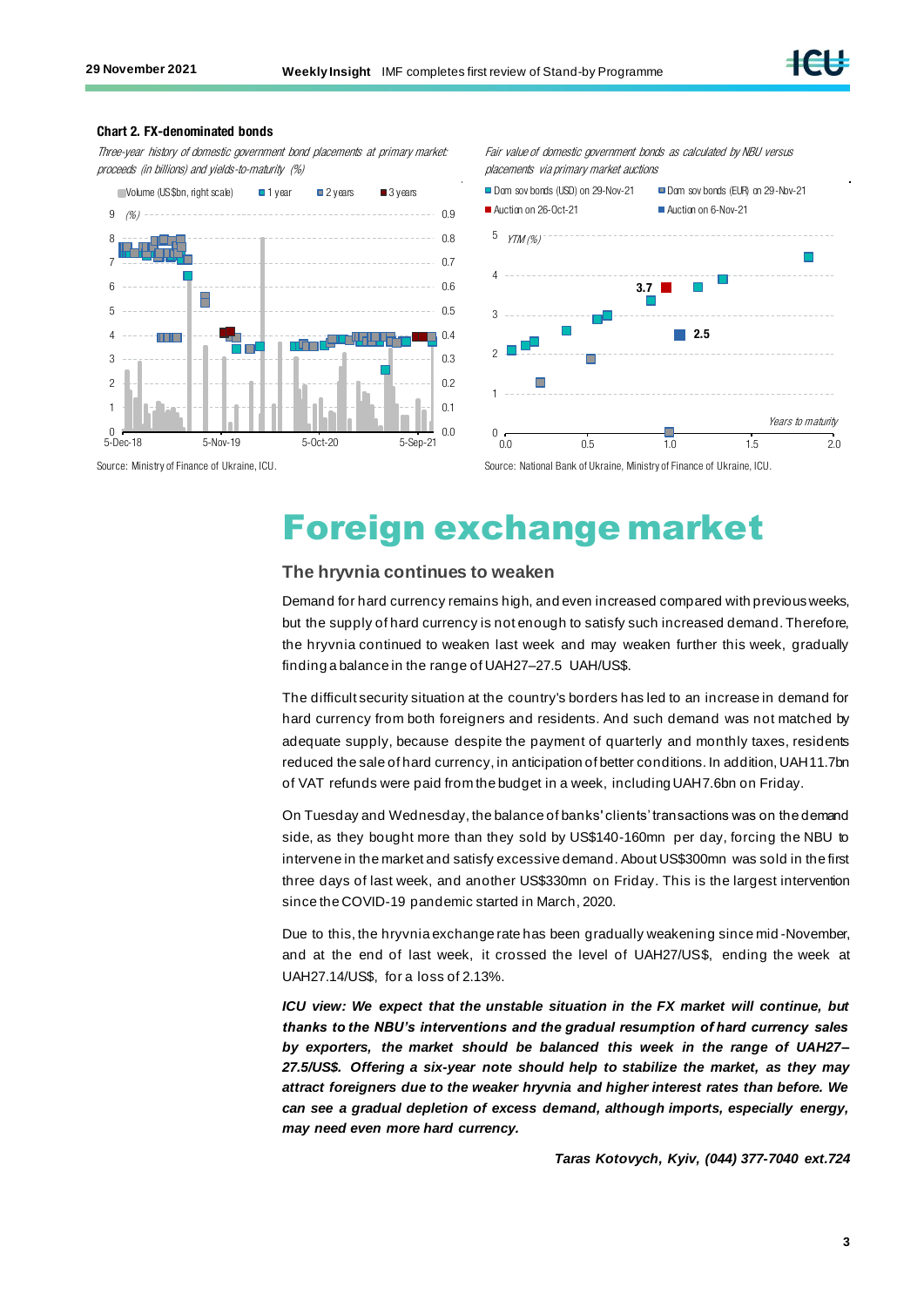#### Chart 3. FX market indicators, 3-year history

Ukraine hryvnia UAH exchange rate per US dollar at the interbank market and NBU interventions (weekly data)



### <span id="page-3-0"></span>**Economics**

#### <span id="page-3-1"></span>**IMF completes first review of Stand-by Programme after a delay of more than a year**

<span id="page-3-2"></span>The IMF Board of Directors approved the first review of Ukraine's Stand-by Programme last week. The review comes after a delay of more than one year relative to the initial schedule. The IMF also agreed to extend the Stand-by Programme that was scheduled to end this year by another six months until June 2022.

Ukraine received around US\$700mn following the review and is scheduled to receive a similar amount following a review in March and another US\$1.5bn upon review in June 2022. Ukraine committed to undertake a number of ambitious reforms in several areas:

• **Fiscal policy:** Approval of the 2022 state budget deficit within 3.5% of GDP, limiting state guarantees to 3% of state budget revenues, improving tax revenue administration, keeping the tax system broadly unchanged, improving efficiency of social programmes, including energy-related subsidies.

• **Monetary and FX policy:** Continued commitment to inflation targeting and proper monetary policy response to bring inflation within the NBU's inflation target band, refrain from long-term refinancing operations.

• **Financial sector:** Strengthening bank capital requirements, reducing NPLs, implementation of reform of state-owned banks, addressing the Deposit Guarantee Fund insolvency issue, and strengthening regulatory framework for the non -bank financial sector.

• **Structural policies:** Enhancing institutional capacity of NABU and Anticorruption Prosecutor's Office, advancing judicial system reform.

• **Energy sector:** Preventing accumulation of a quasi-fiscal deficit, removing caps on gas prices for households since May, appointing Naftogaz supervisory board member via a transparent competition, enhancing competition in wholesale and retail gas market.

• **Corporate governance and privatization:** Enhancing corporate governance standards of state-owned enterprises, continued privatization.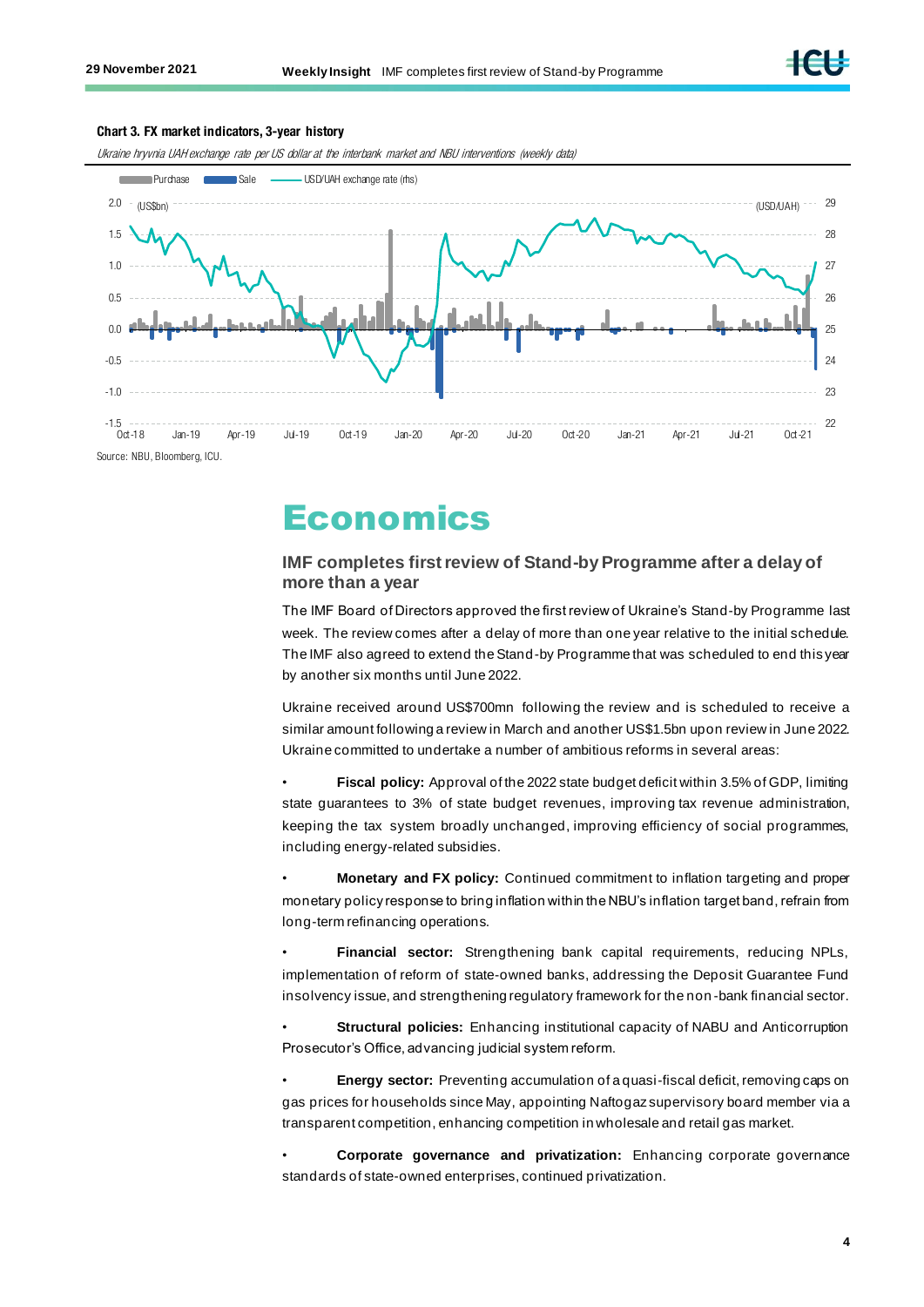*ICU view: We expect a relatively smooth second review of the IMF programme in March – the authorities have already made it clear to the international community that they plan to deliver on their promises. However, the June review may become problematic as several critical commitments are at risk to be met on time or in full, in particular the removal of a cap on gas prices for households. The IMF agreed that government can use the full amount of loans under the existing Stand-By programme for its purposes. If Ukraine stays firmly on its path of cooperation with the IMF, the government is unlikely to face any significant challenges in financing of the state budget deficit and rolling over its existing debt.*

*Vitaliy Vavryshchuk, Kyiv, (044) 377-7040 ext.721*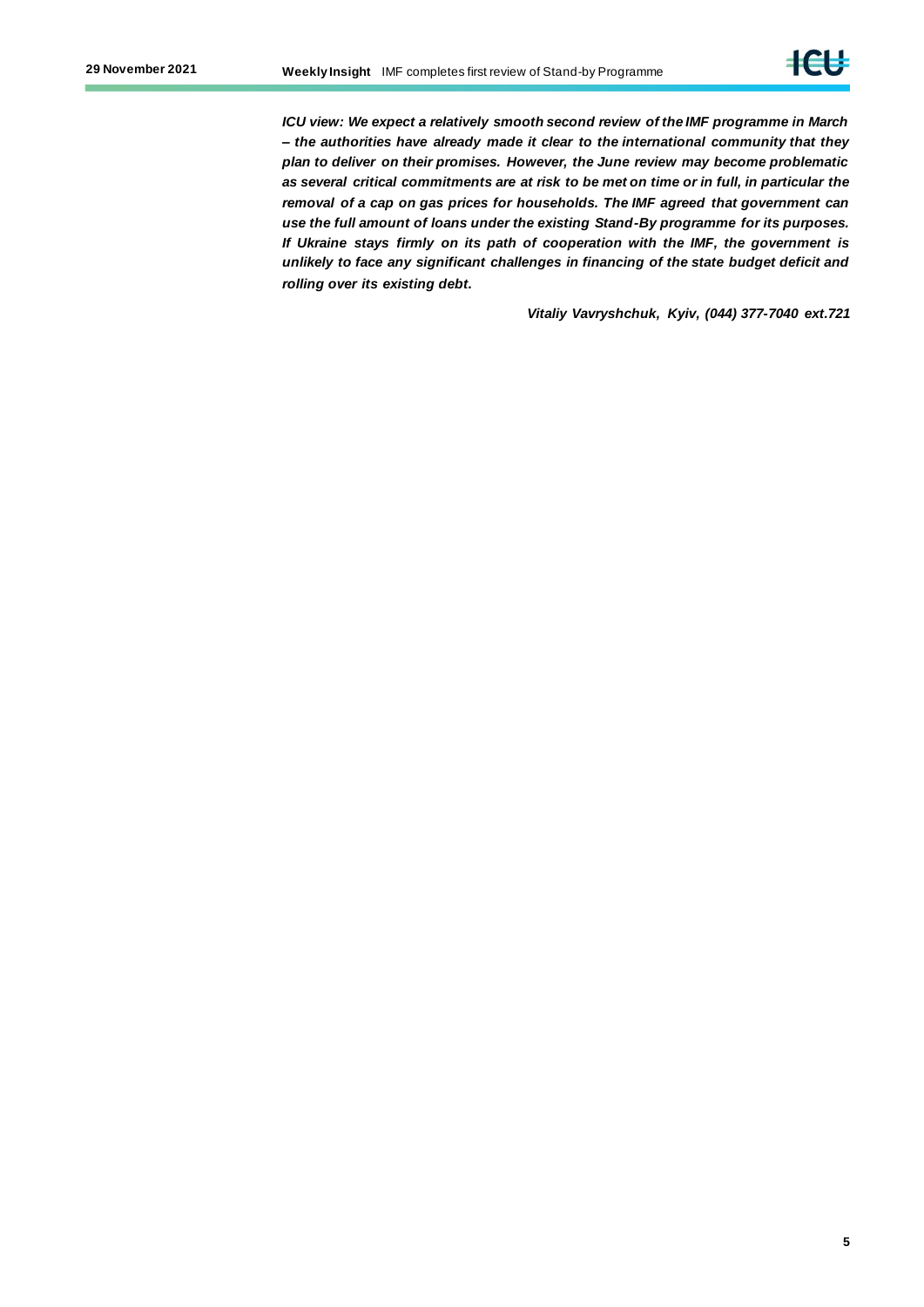**6**

**This page is intentionally left blank**